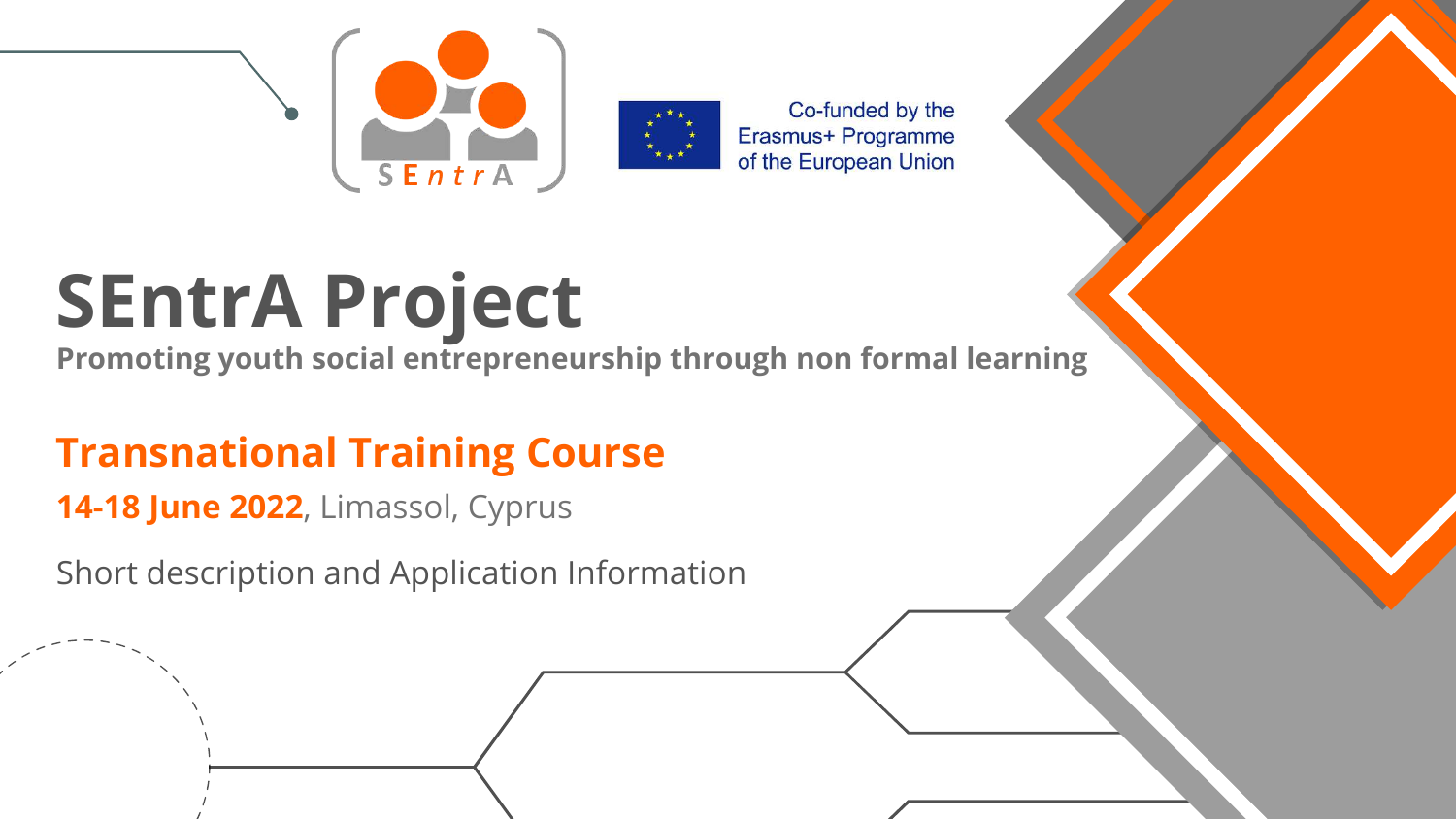- Educate and train youth workers with all the aspects of social entrepreneurship.
- Provide youth workers with an in depth understanding of how to set-up and run a social entrepreneurship accelerator program/ a social entrepreneurship education program, in order to support youth to develop their social initiatives following the Sustainable Development Agenda and the design thinking mindset and process.
- Develop youth workers' skills and competencies in the social entrepreneurship context both in terms of theory and practice but also in terms of the accelerator program know-how.
	- Inspire youth workers from different European countries to work together in an international perspective, transfer knowledge and share their experiences.





### **About SEntrA and Training Course**

#### **Project Goal: Specific objectives of the training course:**

SEntrA aims to promote social entrepreneurship among young people by offering a set of non-formal learning tools supporting youth workers and organizations to actively enhance youth social entrepreneurship.

SEntrA is a transnational initiative of five partners. It is led by the Atlantic Technological University (Ireland) and the partners are Asset Technology (Greece), Norsensus Mediaforum (Norway), Fundatia Danis (Romania) and ARIS (Cyprus). The project is co-funded by the European Commission through Erasmus+ Programme and its National Agency in Ireland - Léargas.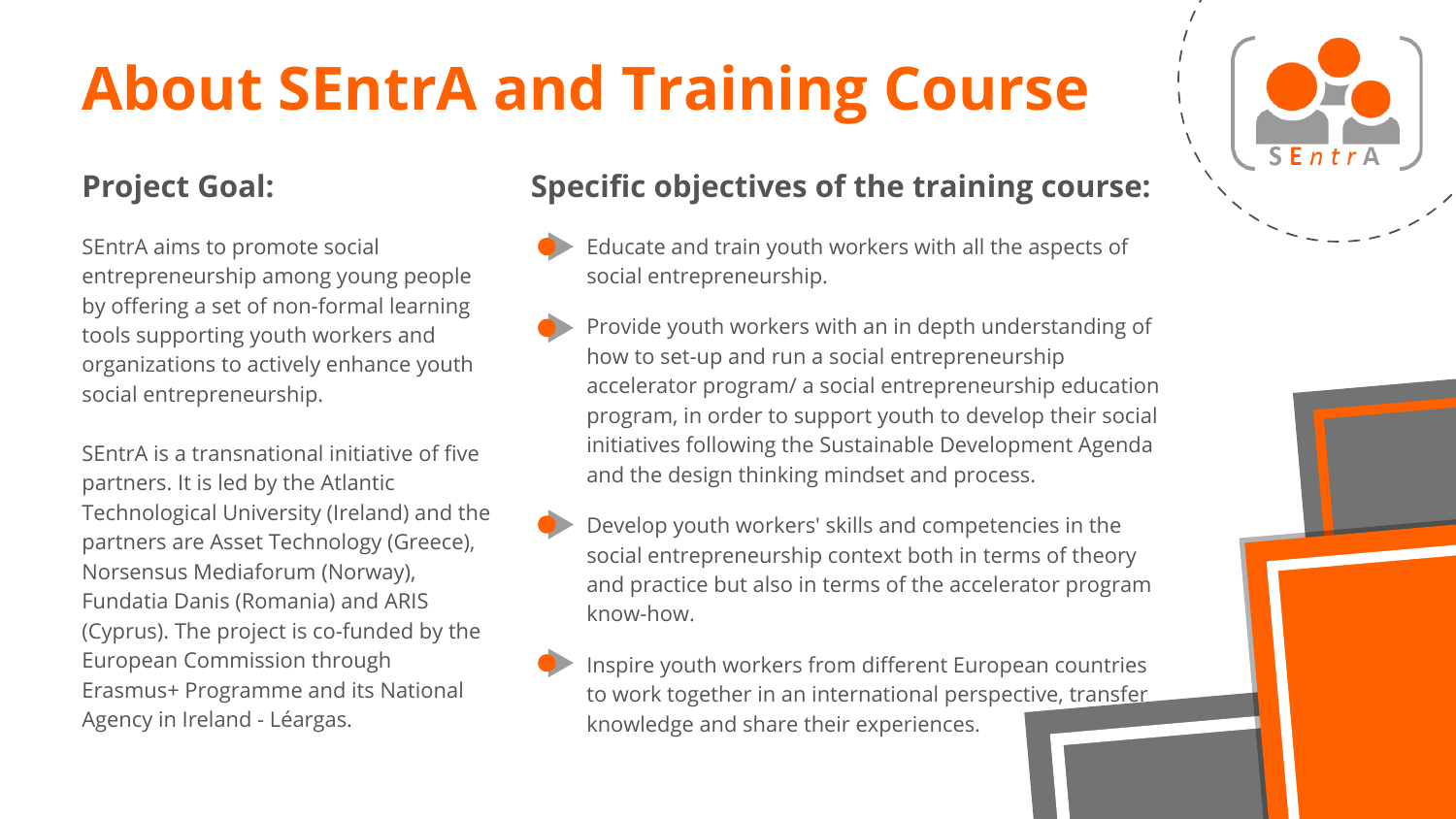## **Training Course Draft Agenda**

**14-18 June 2022**, Limassol, Cyprus

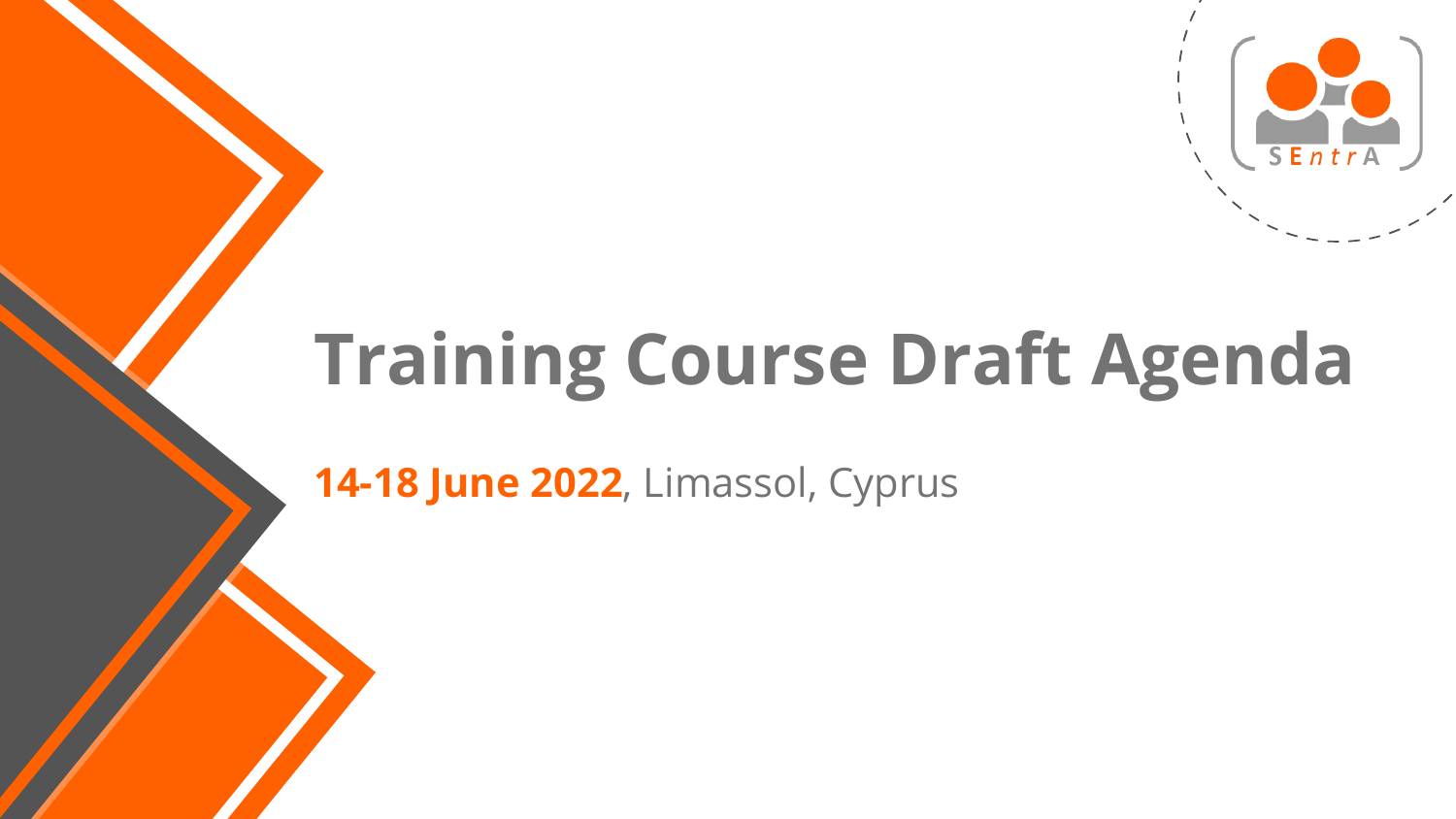|                                                                     | <b>14 June</b><br><b>Tuesday</b>                            | <b>15 June</b><br>Wednesday                                                                                                 | <b>16 June</b><br><b>Thursday</b>                                              | <b>17 June</b><br><b>Friday</b>                                | 18 June<br><b>Saturday</b>                       |
|---------------------------------------------------------------------|-------------------------------------------------------------|-----------------------------------------------------------------------------------------------------------------------------|--------------------------------------------------------------------------------|----------------------------------------------------------------|--------------------------------------------------|
| <b>Morning</b><br><b>Sessions</b><br>$\overline{09:}30 - 13:00$     | Introduction &<br>integration                               | <b>Visit ARIS Accelerator</b><br>ARIS & CoLab<br><b>Incubation Center</b><br>presentations / Guest<br>speakers from Cyprus! | Social Development<br>Goals (SDGs) &<br>presentation of Case<br><b>Studies</b> | Introduction to design<br>thinking<br>Empathize & define tools | Presentations by<br>participants                 |
| Lunch<br>13:00 - 14:30                                              |                                                             |                                                                                                                             |                                                                                |                                                                |                                                  |
| <b>Afternoon</b><br><b>Sessions</b><br>14:30 - 18:30<br>(depending) | Social Entrepreneurship<br>context & workshops<br>Youthpass | <b>Limassol Attractions</b>                                                                                                 | <b>Social Business Model</b><br><b>Canvas Training</b>                         | Ideation & prototype<br>tools<br>Team work!                    | <b>Evaluation &amp; Youthpass</b><br>Certificate |
| <b>Dinner</b><br>19:00                                              |                                                             |                                                                                                                             |                                                                                |                                                                | <b>Farewell Dinner!</b>                          |

All meals will be provided by the organizers at the training venue. If you have any special need connected to your diet, please mention it in the application form.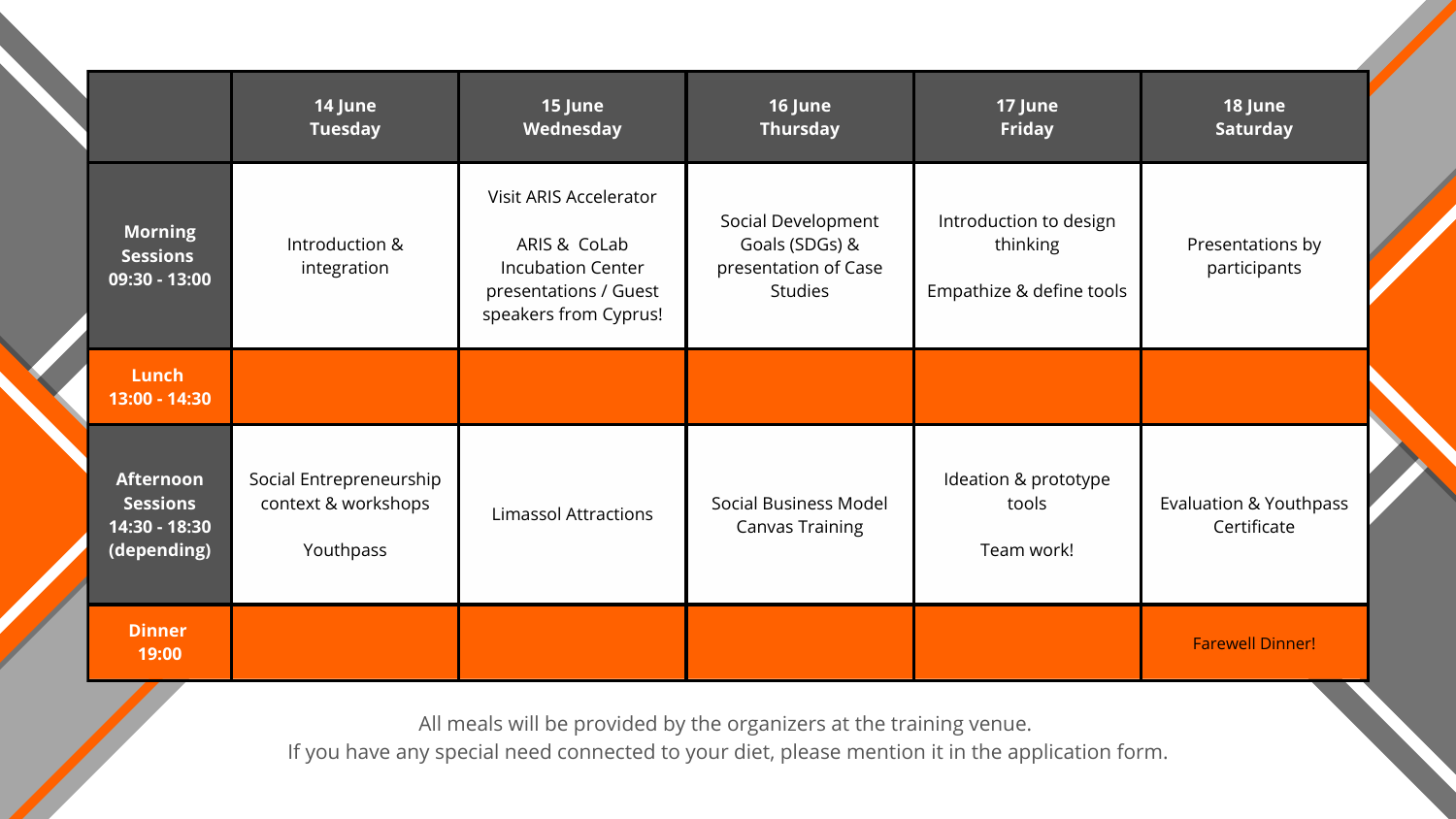#### **The training venue**





#### **Park Beach Hotel Conference**

12 Georgiou A Avenue Yermasoyia Limassol, Cyprus Tel. +357-25321301

https://goo.gl/maps/zQSXVkjJia3y5Jwr5

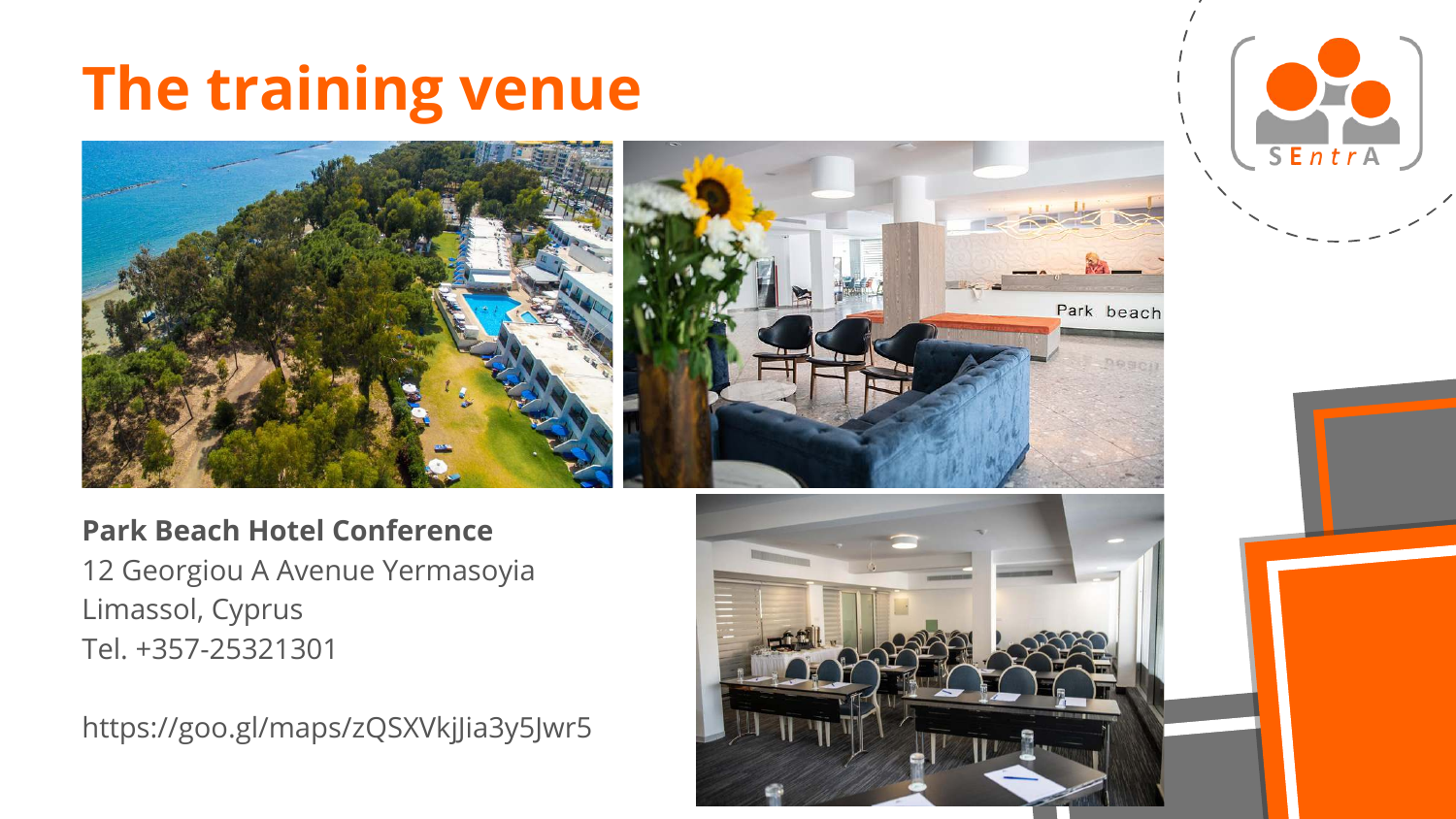## **SEntrA Training Course Participants**

- Developing their skills and competencies in the social entrepreneurship context.
- Developing their understanding of social entrepreneurship accelerators and learn more about how to set-up and run a social entrepreneurship accelerator program.
- Developing ideas on how to start accelerator programs for youth social entrepreneurship in their communities.

Each partner shall select **5 active youth workers/ trainers/ volunteers** (at least 18 years old) interested in:

The training will be delivered in English, therefore a good level of English is required.





#### **Profile we are looking for**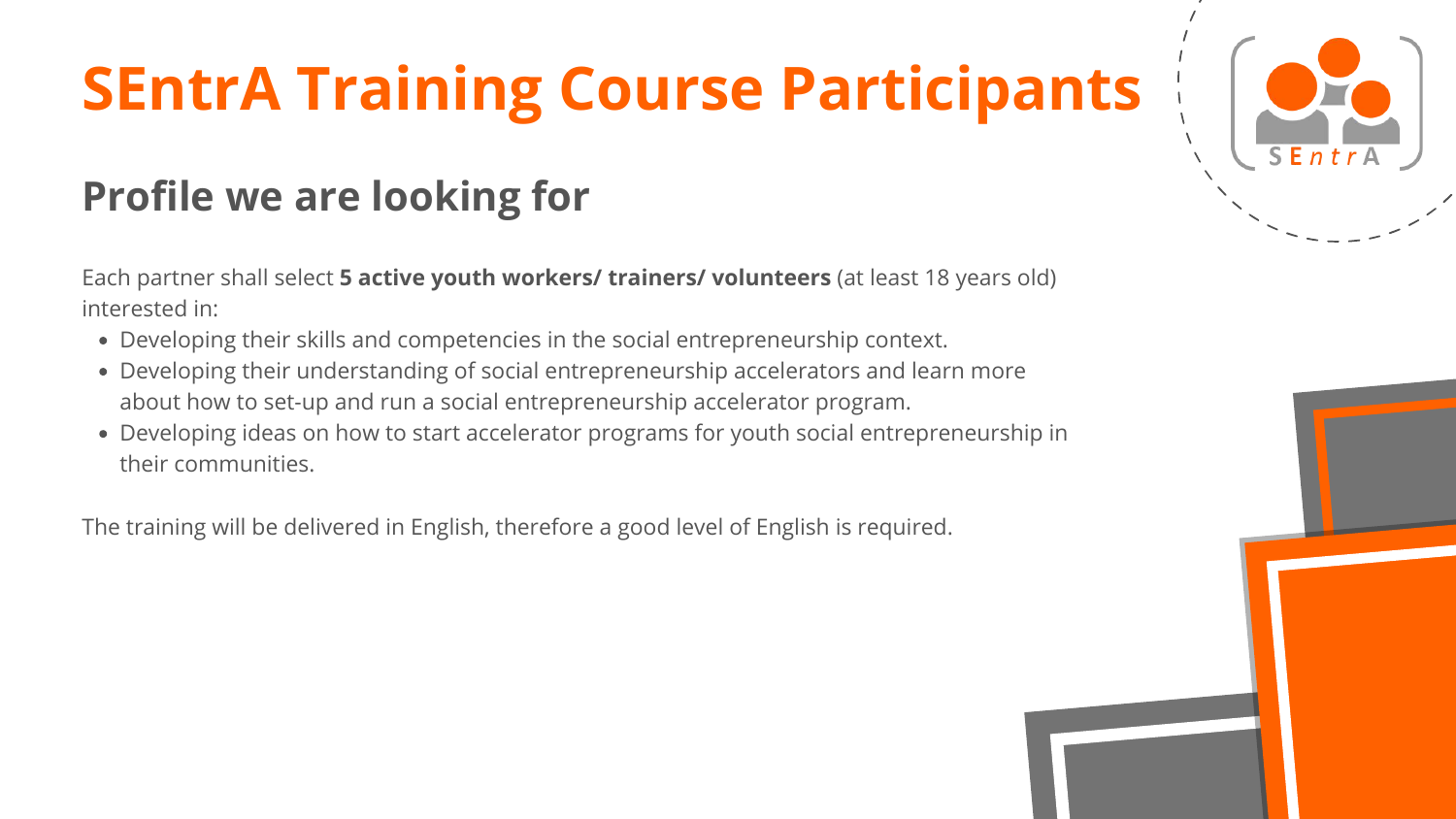## **SEntrA Training Course Participants**

| <b>Country &amp; Organisation</b>                  | No. of part          |
|----------------------------------------------------|----------------------|
| <b>Greece - Asset Tec</b>                          | 5 (incl. 1 group lea |
| <b>Romania</b> - Fundatia Danis                    | 5 (incl. 1 group lea |
| <b>Norway - Norsensus</b>                          | 5 (incl. 1 group lea |
| <b>Ireland</b> - Atlantic Technological University | 5 (incl. 1 group lea |
| <b>Cyprus</b> - ARIS                               | 5 (incl. 1 group lea |



#### **Country & Organisation No. of participants**

- ader) + 1 Trainer
- ader) + 1 Trainer
- ader) + 1 Trainer
- ader) + 1 Trainer
- ader) + 1 Trainer

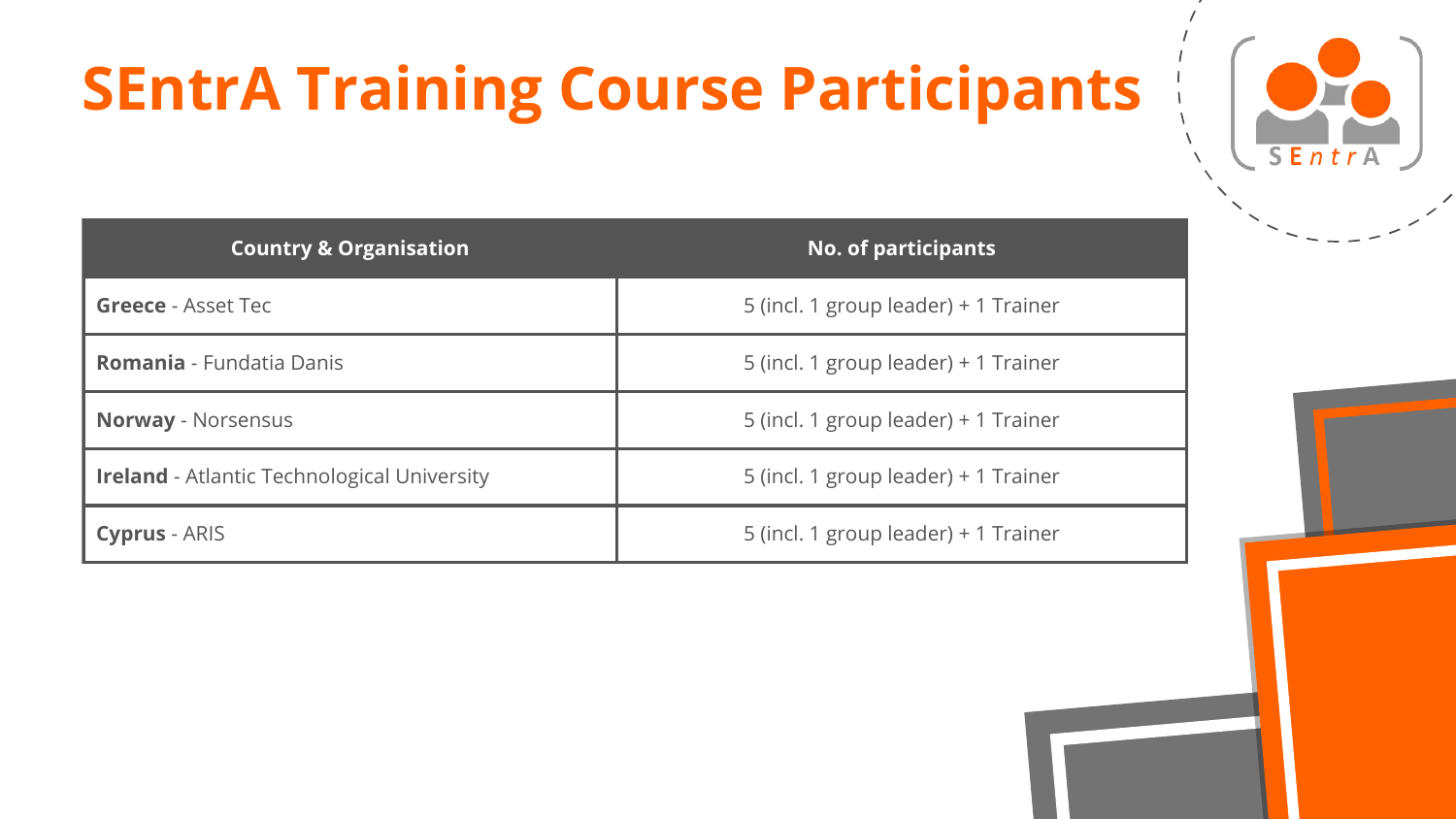#### **Post-training activities**

The 25 youth workers will be asked to **provide further training/ workshops to another 125 youth workers** (5 each) from their organizations/ communities on how to support youth to start social enterprises and start accelerator programs using the SEntrA training toolkit and other outputs.

The 125 youth workers will be selected by the 25 youth workers participating in this training activity, as they know their local needs best and therefore can best choose and reach those who want to learn from them.

The aim is to disseminate the gained knowledge on the topics of how to support youth to start social enterprises and on how to start accelerator programs further, and allow others to use the outputs created in the project and also provide feedback on these resources.

Country coordinators will provide support to the participants in the process.



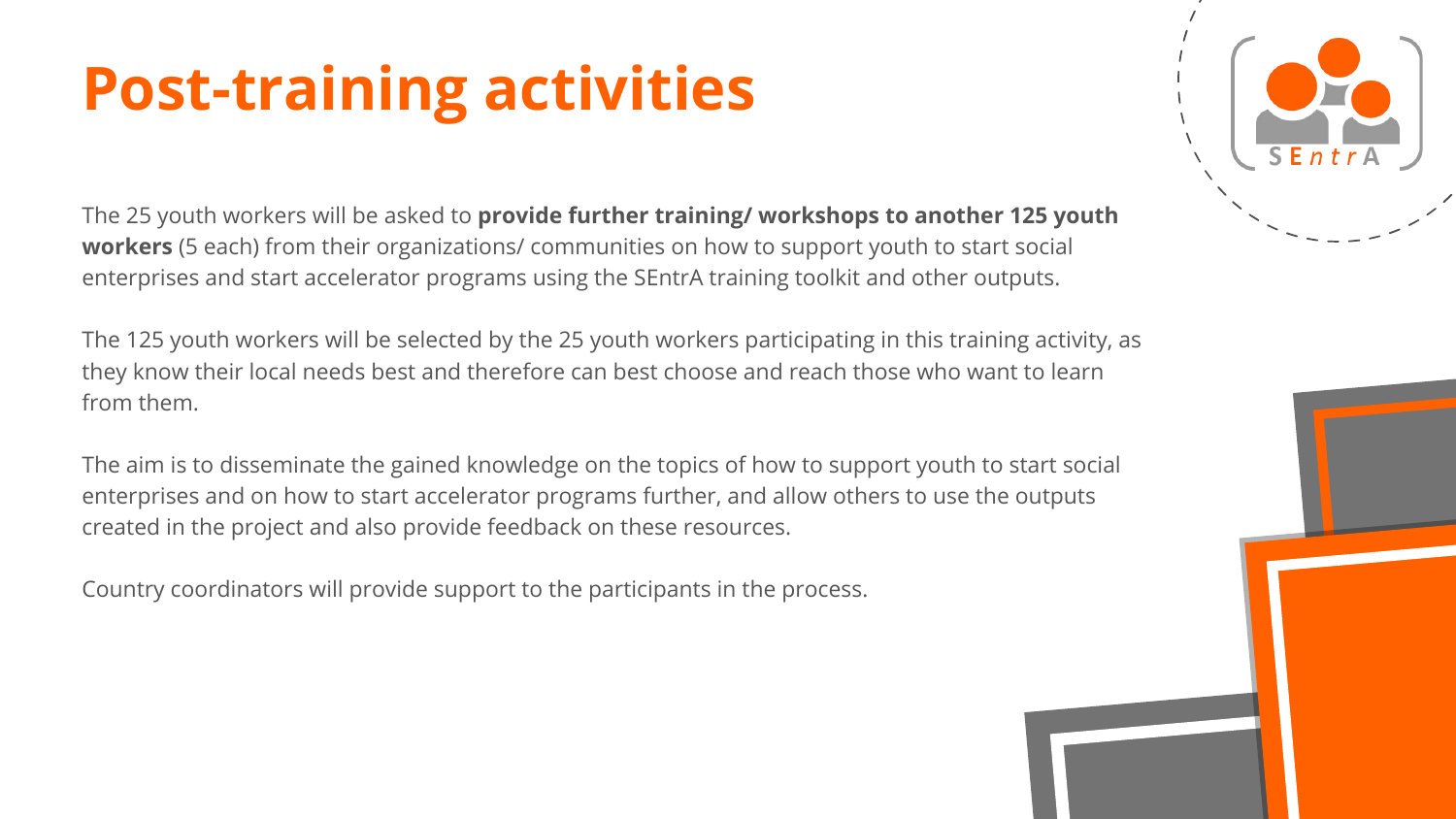# **Use the following application form to apply to SEntrA Training Course in Cyprus**

#### **DEADLINE 17th of MAY 2022**



#### **https://forms.gle/MgcJF8dCqfdx8Ktn9**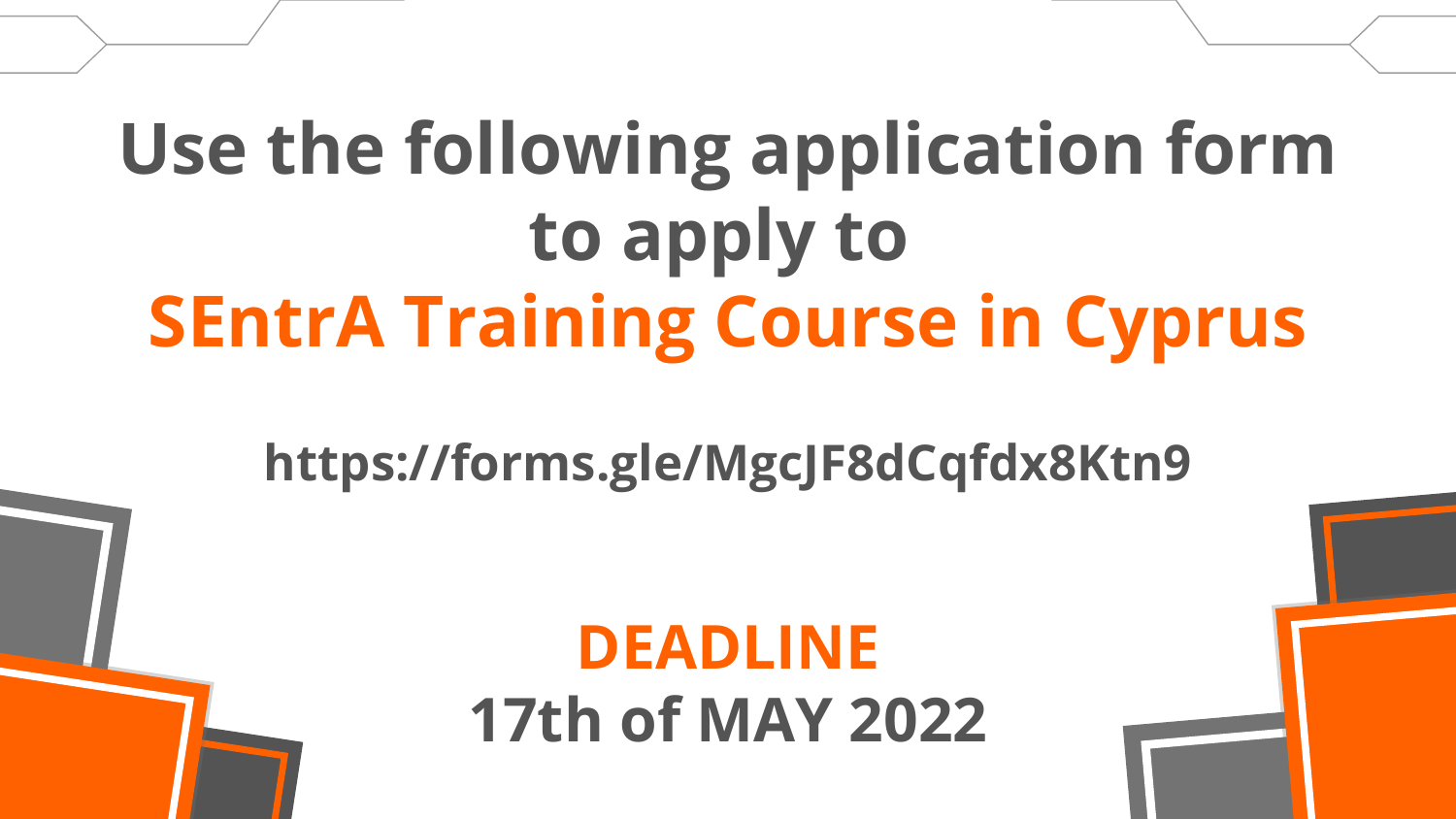#### **SEntrA Partner Organisations**

Atlantic Technological University, Ireland

Asset Tec, Greece

Norsensus Mediaforum, Norway

Fundatia Danis, Romania

ARIS A Really Inspiring Space, Cyprus